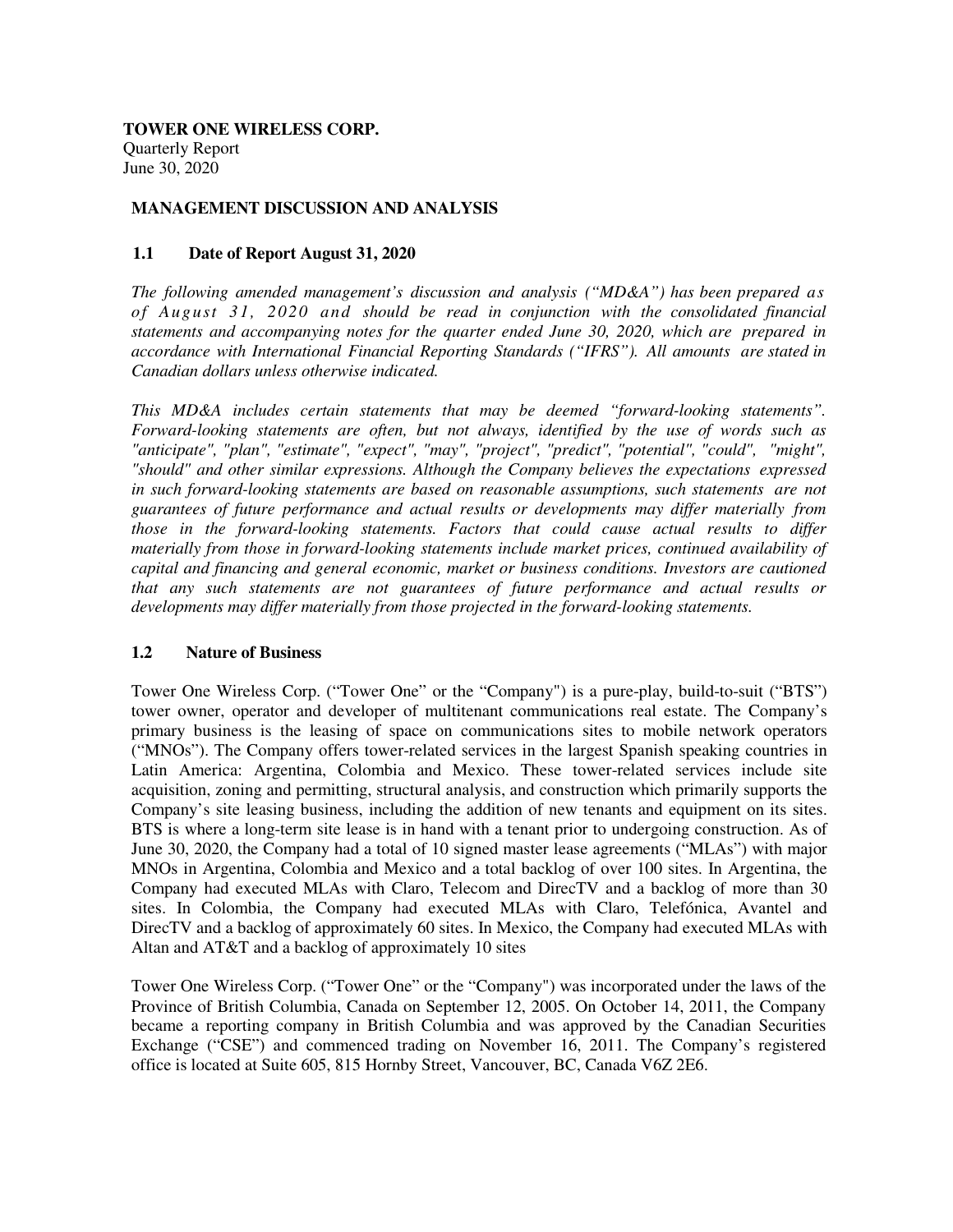On January 17, 2017, Tower One completed a Share Exchange Agreement (the "Agreement") with Tower Three SAS ("Tower Three") and the shareholders of Tower Three SAS. According to the Agreement, Tower One acquired Tower Three by issuing shares which resulted in the shareholders of Tower Three obtaining control of the Company (the "Acquisition"). Accordingly, this transaction was recorded as a reverse acquisition for accounting purposes, with Tower Three being identified as the accounting acquirer. The condensed consolidated interim financial statements are a continuation of the financial statements of Tower Three while the capital structure is that of the Company. The historical operation assets and liabilities of Tower Three are included in the condensed consolidated interim financial statements and the comparative figures are those of Tower Three.

Tower Three SAS was incorporated on December 30, 2015 under the Laws of Colombia. Tower Three has secured 4G LTE cellular tower development contracts in Colombia. The Company focuses primarily on building cellular towers in municipalities where there currently is very limited or no cellular coverage, which enhances the probability of multiple carriers sharing the tower and minimizes competitive risk.

On March 31, 2017, the Company entered into a Share Purchase Offer Agreement with the shareholders of Evolution Technology SA ("Evotech") to acquire 65% ownership interest in Evotech. Evotech is a private company incorporated under the laws of Argentina. Evotech's intended business is to obtain rights and permits for approval of constructing the towers in various locations in Argentina. At the time of the acquisition, Evotech had a MLA with a single MNO. The MLA in place allows for the Company to be granted Cellular Search Rings, which are desired coordinates for a tower, and outlines the terms for each tower build.

On October 18, 2017, the Company acquired a 70% ownership interest in Tower Construction & Technical Services, Inc. ("TCTS"). TCTS is a private company incorporated in Florida, USA. The Company has decided to divest itself of TCTS.

On April 3, 2018, the Company acquired a 90% ownership interest in Comercializadora Mexmaken, S.A. de C.V. ("Mexmaken"). Mexmaken is a private company incorporated under the laws of the United Mexican State on September 9, 2015.

On March 1, 2019, the Company entered into an agreement to buy the remaining 30% ownership interest of TCTS from its previous shareholders for US\$ 80,000. With this agreement, Tower One Wireless owns 100% of the shares of TCTS.

On August 1, 2019, the Company entered into a 50% joint venture with an international operator (the "JV Partner") that has experience in running over 600 crews in their markets and installing Ericsson and Nokia equipment in Latin America. The strategic decision was made to enhance TCTS's ability to provide quality service to its customers and to leverage on the expertise in managing construction crews efficiently. As part of the agreement, the JV Partner made an investment of US\$250,000 into TCTS for a 50% ownership interest in the subsidiary. These funds were used for operations.

On October 18, 2019, the Company entered into a Share Purchase Agreement with the shareholder of Innervisions Telecom S.A.S. ("Innervisions") to acquire the remaining 10% ownership interest, through its Colombian Subsidiary, Tower Three S.A.S. To obtain the 10% ownership interest, the Company received the remaining 300 shares in exchange for a purchase price of COP \$7,000,000.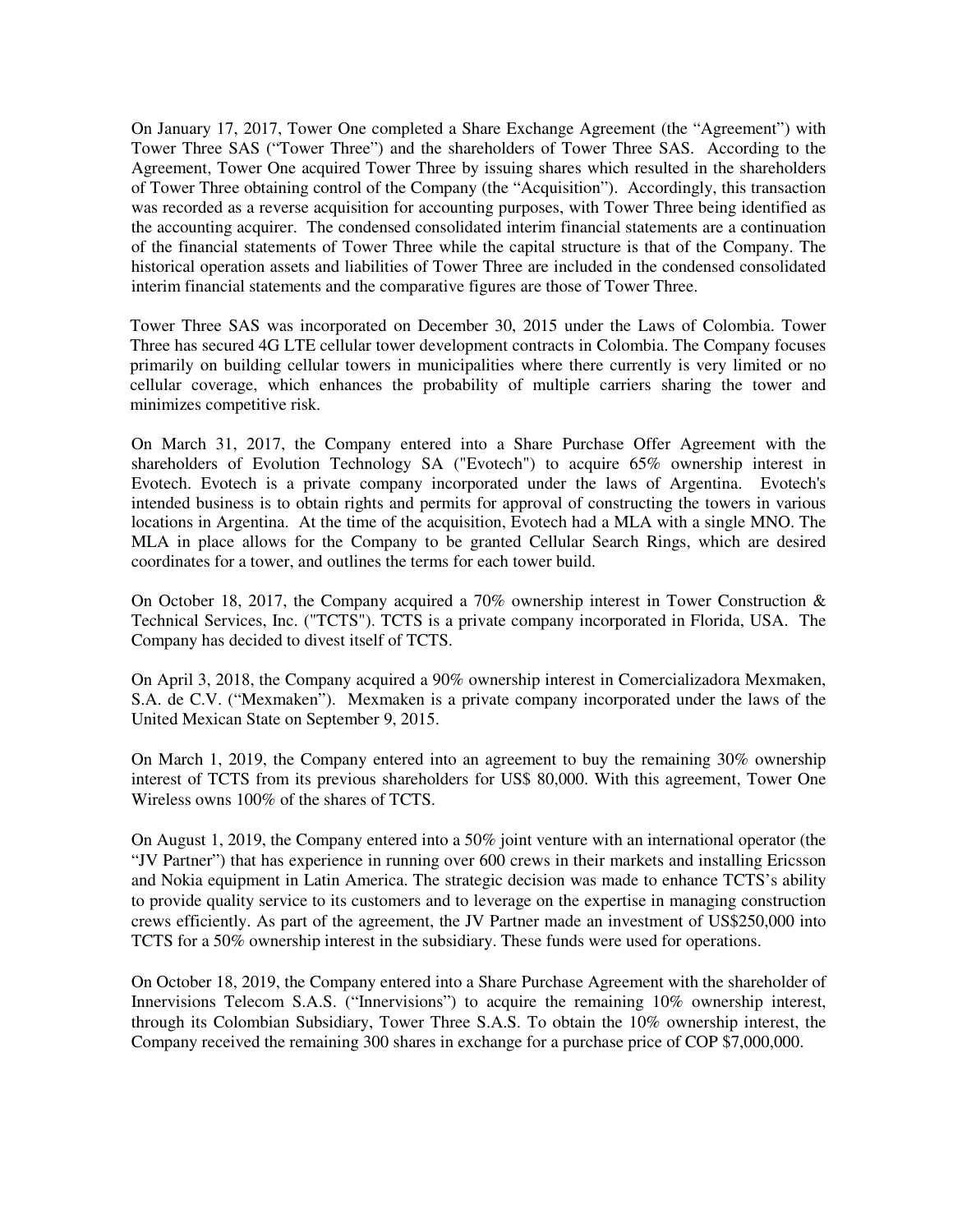# **1.3 Overall Performance**

Highlights during the quarter ending June 30, 2020:

- A total of 3 new towers were constructed during this period, and 1 new collocation was signed.
- As of June 30, 2020, an additional 63 sites were in different stages of Work in Progress (29 in Argentina, 31 in Colombia and 3 in Mexico).
- During the second quarter of 2020, 28 towers were sold in Mexico.
- Following the sale of towers in Argentina and Mexico, the Company has a total of eighty nine (89) completed wireless towers throughout Argentina, Colombia and Mexico, with twenty two (22) collocations hosting up to three (3) Mobile Network Operators per tower; and sixty three (63) additional towers are now under construction in Argentina, Colombia and Mexico. Tower One has a backlog of over one hundred sites awarded for Build To Suit "BTS" tower construction and intends to aggressively expand its portfolio of completed and tenanted towers throughout 2020-2021.
- During the quarter ended on June 2020, the Company repaid \$235,040 (outstanding indebtedness) of the convertible debentures and discharged all security interests registered thereunder.
- •
- In June 2020 the Company received a new Master Lease Agreement from "Partners Telecom Colombia", a new telecom operator in Colombia with brand name "WOM", and received the first assignments for new sites.
- Management continued to actively focus on capital raising to support the Company's tower business and general working capital.

# **1.4 Results of Operations**

Selected Quarterly Information and Results of Operations

|                                                                   | June 30,<br>2020<br>\$ | March 31,<br>2020<br>\$ | 2019<br>\$  | December 31, September 30,<br>2019<br>S | June 30,<br>2019<br>S |
|-------------------------------------------------------------------|------------------------|-------------------------|-------------|-----------------------------------------|-----------------------|
| Revenue                                                           | 4,150,141              | 2,634,786               | (185,606)   | 841,491                                 | 266,724               |
| Net loss from<br>continuing operations                            | (1,371,737)            | 211,172                 | (4,272,091) | (2,578,192)                             | (2,598,967)           |
| Basic and diluted loss<br>per share from<br>continuing operations | (0.00)                 | (0.00)                  | (0.09)      | (0.02)                                  | (0.03)                |
| Cash                                                              | 256,976                | 55,586                  | 56,629      | 166,943                                 | 48,325                |
| <b>Total Assets</b>                                               | 11,310,973             | 14,097,343              | 16,001,049  | 15,243,472                              | 15,857,084            |
| Non-Current<br>Liabilities                                        | 4,029,920              | 4,020,786               | 4,284,401   | 1,894,082                               | 3,027,561             |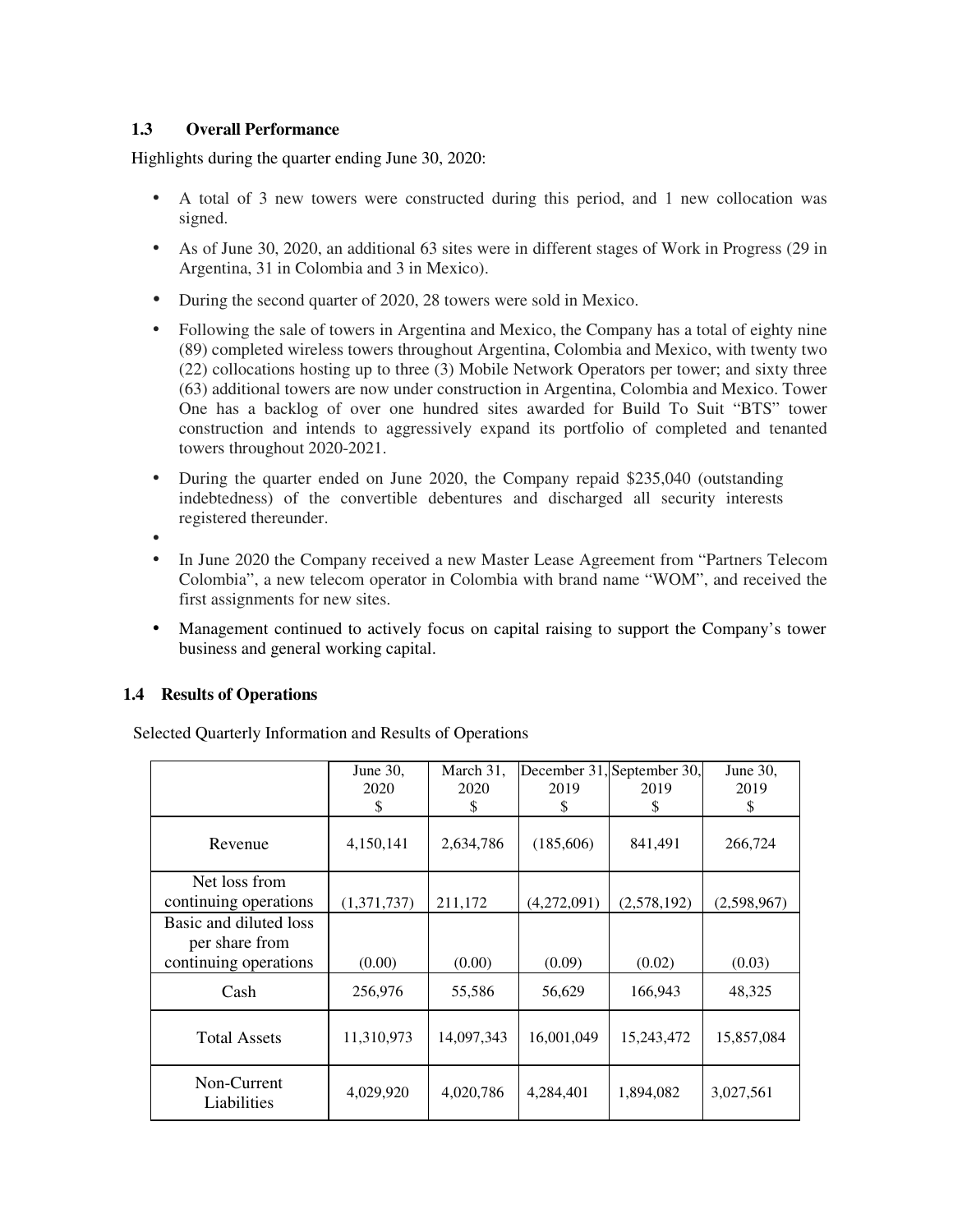Significant factors and trends that have impacted Tower One's results during the quarters presented above include the following:

The impairment of investments in the total amount of \$1,531,742 incurred in the fourth quarter of 2019 was a one-time expense; in 2018 the amount recorded in the fourth quarter related to impairment of investments was \$2,358,674

During the quarter ended June 30, 2020, the Company incurred net loss from the operations of \$(1,371,737) (June 30, 2019- net loss - \$(2,598,967)). The result is mainly due to currency transaction loss of \$ (1,079,365).

As at June 30, 2020, the Company had a negative working capital of \$14,220,803 from continuing operations (June 30, 2019- \$11,411,017) and an accumulated deficit of \$24,095,809 (June 30, 2019 - \$19,557,847). The decrease in the working capital during the period was as a result of the increase in the advances received under the Development Deal which are recorded under Customer Deposits in the Consolidated Statements of Financial Position (\$1,137,951) and an increase in the accrued expenses (\$1,101,558).

Total revenue increased to \$4,150,141 for the quarter ended June 30, 2020 compared to \$266,724 for the quarter ended June 30, 2019. The revenue increase is a result of the sale of 28 towers in Mexico for \$3,497,083 during the second quarter of 2020 versus no tower sales in the corresponding period of the previous year, and tower rent of \$331,687 during the second quarter of 2020 versus \$223,675 during the corresponding period of previous year.

During the quarter ended June 30, 2020, the Company incurred professional fees in the amount of \$177,803 (June 30, 2019 – \$157,285) the main difference is due to an adjustment recorded to reflect the accrued compensation accurately in addition to a reclassification from maintenance and operations.

During the quarter ended June 30, 2020, office and miscellaneous expenses increased to \$88,059 compared to \$18,512 for the quarter ended June 30, 2019 mainly due to the penalties accrual for taxes in Colombia.

During the quarter ended June 30, 2020, the Company incurred travel expense in the amount of \$50,700 (June 30, 2019 – \$18,175) related to an adjustment on expenses that were not reported in the period ending March 31, 2020.

During the period ended June 30, 2020, the Company recorded \$639,644 in unrealized foreign exchange loss due to differences in functional and presentation currency which has been booked to accumulated other comprehensive loss. The Company's presentation currency is the Canadian Dollar. The functional currency of each of the entities included in the consolidated group is as follows: Tower One Wireless Corp. Canadian Dollar; Tower Three and Innervisions is the Colombian Peso; Evolution Technology S.A. and Tower 3 is the Argentina Peso; TCTS is the US Dollar; and Mexmaken is the Mexican Peso.

The results and financial position of a subsidiary whose functional currency is not the currency of a hyperinflationary economy is translated into the presentation currency using the following procedures:

i. Assets and liabilities for each statement of financial position presented (i.e. including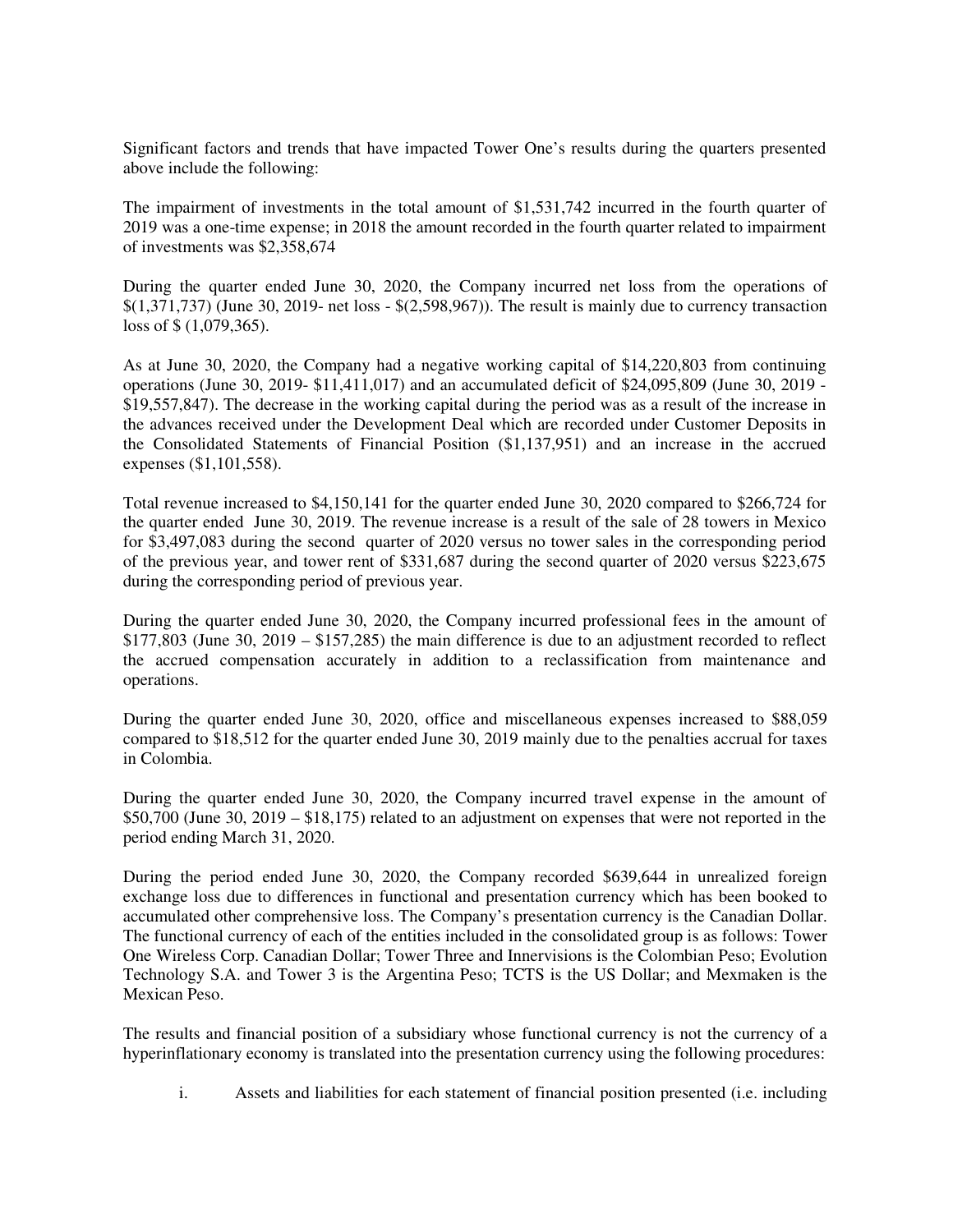comparatives) are translated at the closing rate at the date of the statement of financial position;

- ii. Income and expenses for each statement presenting profit or loss and other comprehensive income (i.e. including comparatives) are translated at exchange rates at the dates of the transactions; and
- iii. All resulting exchange differences are recognized in other comprehensive income.

The results and financial position of a subsidiary whose functional currency is the currency of a hyperinflationary economy are translated into the presentation currency using the following procedures:

- i. All amounts (i.e. assets, liabilities, equity items, income and expenses, including comparatives) are translated at the closing rate at the date of the most recent statement of financial position, except that
- ii. When amounts are translated into a non-hyperinflationary presentation currency (i.e. CAD), comparative amounts remain unchanged from those reported in the prior periods.

When an entity's functional currency is the currency of a hyperinflationary economy, the entity shall restate its financial statements in accordance with IAS 29 – Financial Reporting in Hyperinflationary Economies before applying the translation method described above. When the economy ceases to be hyperinflationary and the entity no longer restates its financial statements in accordance with IAS 29, it shall use as the historical costs for translation into the presentation currency the amounts restated to the price level at the date the entity ceased restating its financial statements.

# **1.5 Liquidity and Capital Resources**

As at June 30, 2020, the Company has total assets of \$11,310,973, cash of \$256,976 and a negative working capital from operations of \$14,220,803. The increase in working capital compared to the previous quarter is primarily due to the decrease of advances from customers that were applied against the revenue for the 28 towers sold in Mexico.

During the period ended June 30, 2020, the Company used \$1,773,058 in operating activities compared to the \$2,897,485 during the period ended June 30, 2019.

During the period ended June 30, 2020, the Company received cash from bonds payable of \$nil (\$988,000 – June 30, 2019), loans of \$nil (\$499,334 – June 30, 2019), loans from related parties of \$556,838 (\$1,087,356 – June 30, 2019); repaid loans for \$425,256 (\$nil – June 30, 2019), loans from related parties for \$nil (\$nil – June 30, 2019) and convertible debt for \$750,000 (\$750,000 – June 30, 2019).

At June 30, 2020 and 2019, share capital was \$16,876,382 comprising 94,103,732 issued and outstanding common shares.

At present, the Company's operations generate minimal cash inflows and its financial success after June 30, 2020 is dependent on management's ability to continue to obtain sufficient funding to sustain operations of building towers in municipalities where there currently is very limited or no cellular coverage, which enhances the probability of multiple carriers sharing the tower and minimizes competitive risk.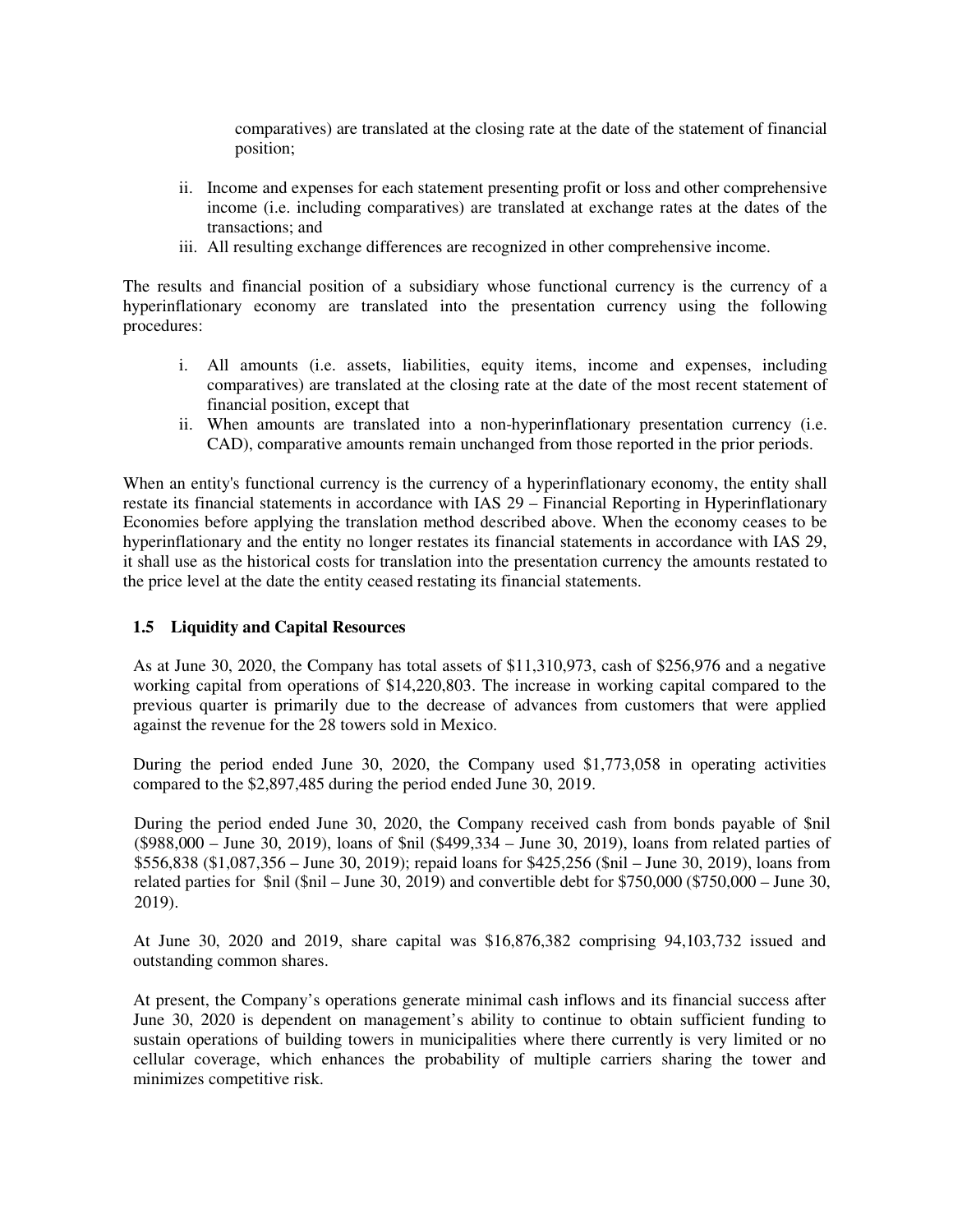The Company may not be able to generate sufficient cash flows from its operations in the foreseeable future to support its working capital needs. As a result, the Company will have to rely on funding through future equity issuances and through short-term and long term borrowing in order to finance ongoing operations and the construction of cellular towers. The ability of the Company to raise capital will depend on market conditions and it may not be possible for the Company to issue shares on acceptable terms or at all.

## **1.6 Share Capital**

As at June 30, 2020, the Company had 94,103,732 common shares issued and outstanding.

# **1.7 Share Purchase Warrants**

As at June 30, 2020, the Company had 32,215,433 warrants issued and outstanding.

#### **1.8 Stock Options**

As at June 30, 2020, the Company had 1,275,000 stock options issued and outstanding of which all the options are exercisable.

### **1.9 Off Balance Sheet Arrangements**

There are no off-balance sheet arrangements to which the Company is committed. The Company is not a party to any off-balance sheet arrangements that have, or are reasonably likely to have, a current or future material effect on the Company's financial condition, changes in financial condition, revenues, expenses, results of operations, liquidity, capital expenditures or capital resources.

#### **1.10 Transactions with Related Parties**

Loans payable to related parties include loans and advances received from related individuals and companies. As at June 30, 2020 and December 31, 2019, the Company has the following loan balances with related parties:

| June 30,  | December 31, |             |               |                   |
|-----------|--------------|-------------|---------------|-------------------|
| 2020      | 2019         | Currency    | Rate          | Terms             |
| \$        | \$           |             | $\%$          |                   |
|           |              |             |               | Unsecured, due on |
| 4,362,103 | 4,047,119    | US\$        | $12\% - 18\%$ | demand            |
|           |              | Colombian   |               | Unsecured, due on |
| 18,249    |              | Pesos       | $0\%$         | demand            |
|           |              | Argentinian |               | Unsecured, due on |
|           | 13,068       | Pesos       | 18%           | demand            |
| 4,380,352 | 4,060,187    |             |               |                   |

During the period ended June 30, 2020, the Company has incurred interest expense of \$126,713 (US\$93,240) in connection with the related party loans noted above.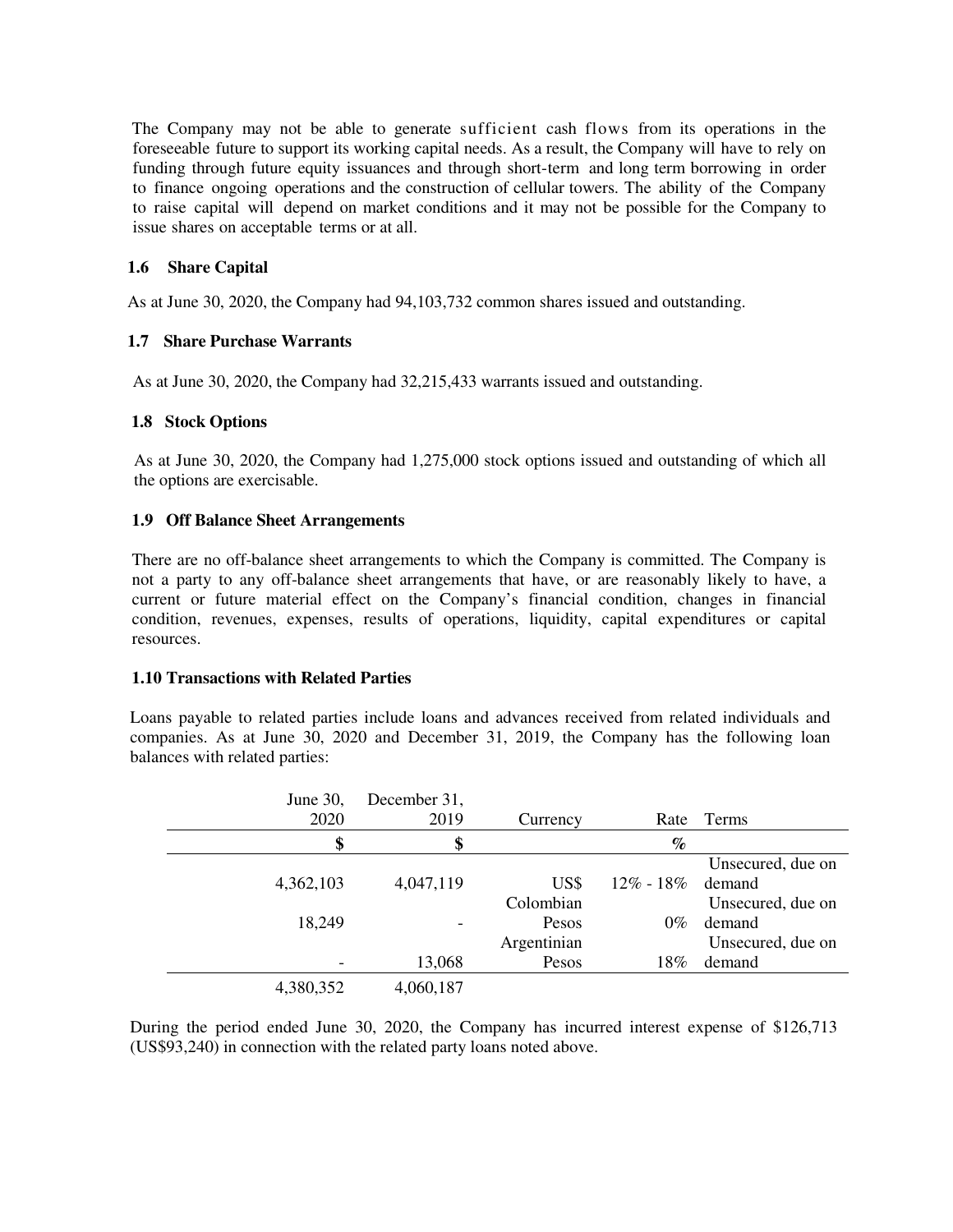Key management personnel receive compensation in the form of short-term employee benefits, sharebased payments, and post-employment benefits. Key management personnel include the Chief Executive Officer, Chief Financial Officer, and Chief Operating Officer. The remuneration of key management is as follows (expressed in US\$):

|                                 | Six months period ended     |         |  |
|---------------------------------|-----------------------------|---------|--|
|                                 | June 30, 2020 June 31, 2019 |         |  |
|                                 |                             |         |  |
| Consulting fees paid to the CEO | 132,000                     | 132,000 |  |
| Consulting fees paid to the COO | 102,000                     | 102,000 |  |
| Consulting fees paid to the CFO | 102,000                     | 68,000  |  |
|                                 | 336,000                     | 302,000 |  |

# **1.11 Subsequent Events**

- On August 2020, the Company signed a new Master Lease Agreement with Telefonica Colombia and received the first assignments for new sites.
- In July 2020, the Company received COP 1,937,000,000 (\$531,997) from an individual investor. The funds will be used to fund the construction of towers and general working capital purposes. The Company and the investor are negotiating a share issuance to capitalize such funds.

#### **1.12 Changes in Accounting Policies**

The preparation of financial data is based on accounting principles and practices consistent with those used in the preparation of the audited financial statements of the Company as at December 31, 2019.

The condensed consolidated interim financial statements should be read in conjunction with the Company's audited financial statements for the period ended December 31, 2019.

The following is a summary of significant accounting policies used in the preparation of the consolidated financial statements:

- Loss per Share
- Revenue recognition
- Foreign currency translation
- Property and equipment
- Intangible asset
- **Impairment**
- Share Capital
- Share-based payments
- Income taxes
- Provisions
- Financial Instruments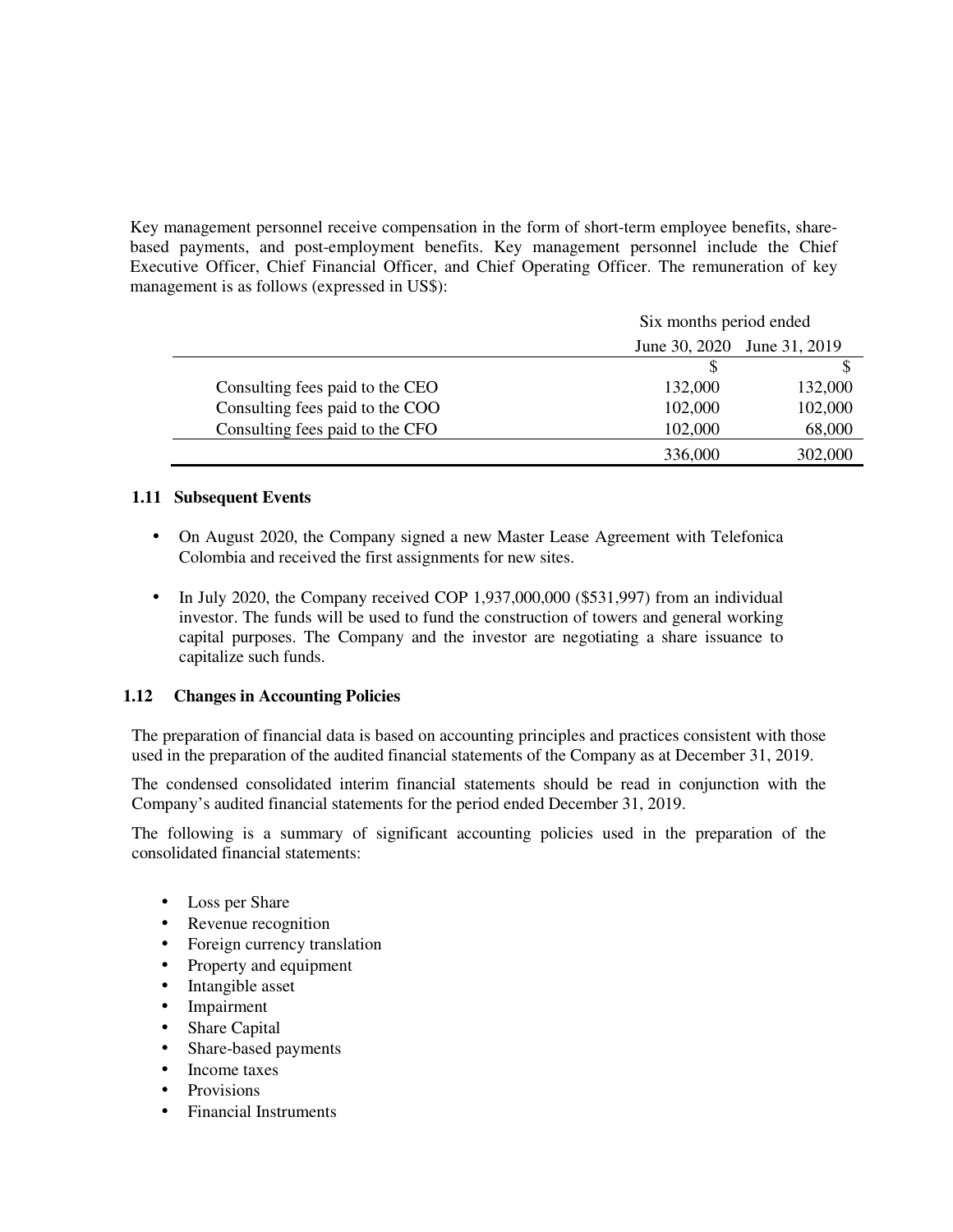• IFRS-16 Leases (implemented in 2019)

The mandatory adoption of IFRS 16 on January 1, 2019 resulted in increase to the Company's assets and liabilities from the initial recognition of a right-of-use asset and lease liability of \$1,374,800. **1.13 Financial Instruments and Other Instruments**

As at June 30, 2020, the Company's financial instruments consist of cash, amounts receivable, other receivables, bank indebtedness, accounts payable and accrued liabilities, customer deposits, interest payable, promissory note payable, convertible debentures, loans payable, loans from related parties, bonds payable and lease liabilities.

The Company provides information about financial instruments that are measured at fair value, grouped into Level 1 to 3 based on the degree to which the inputs used to determine the fair value are observable.

- Level 1 fair value measurements are those derived from quoted prices in active markets for identical assets or liabilities.
- Level 2 fair value measurements are those derived from inputs other than quoted prices included within Level 1, that are observable either directly or indirectly.
- Level 3 fair value measurements are those derived from valuation techniques that include inputs that are not based on observable market data.

Cash is measured using level 1 fair value inputs. The carrying values of the amounts receivable, other receivables, bank indebtedness, accounts payable and accrued liabilities, customer deposits, interest payable, promissory note payable, convertible debentures, loans payable and loans from related parties approximate their fair values because of the short-term nature of these instruments. The bond payable and lease liabilities is classified as level 3.

The Company is exposed to varying degrees to a variety of financial instrument related risks:

#### *Credit risk*

Credit risk is the risk of financial loss to the Company if a customer or counterparty to a financial instrument fails to meet its contractual obligations. Financial instruments that potentially subject the Company to concentrations of credit risk consist principally of cash. To minimize the credit risk the Company places cash with a high credit quality financial institution.

With respect to its accounts receivable, the Company assesses the credit rating of all customers and maintains provisions for potential credit losses, and any such losses to date have been within management's expectations. The Company's credit risk with respect to accounts receivable and maximum exposure thereto is \$1,513,779 (2019 - \$1,808,397). Accounts receivable are shown net of provision of credit losses of \$129,101 (2019 - \$179,868)

#### *Interest rate risk*

Interest rate risk is the risk that future cash flows of the Company's assets and liabilities can change due to a change in interest rates. Loans payable have a fixed interest rate between 12% and 18%, and cash earns interest at a nominal rate. The Company is not exposed to significant interest rate risk.

Fair value estimates of financial instruments are made at a specific point in time, based on relevant information about financial markets and specific financial instruments. As these estimates are subjective in nature, involving uncertainties and matters of significant judgment, they cannot be determined with precision. Changes in assumptions can significantly affect estimated fair values.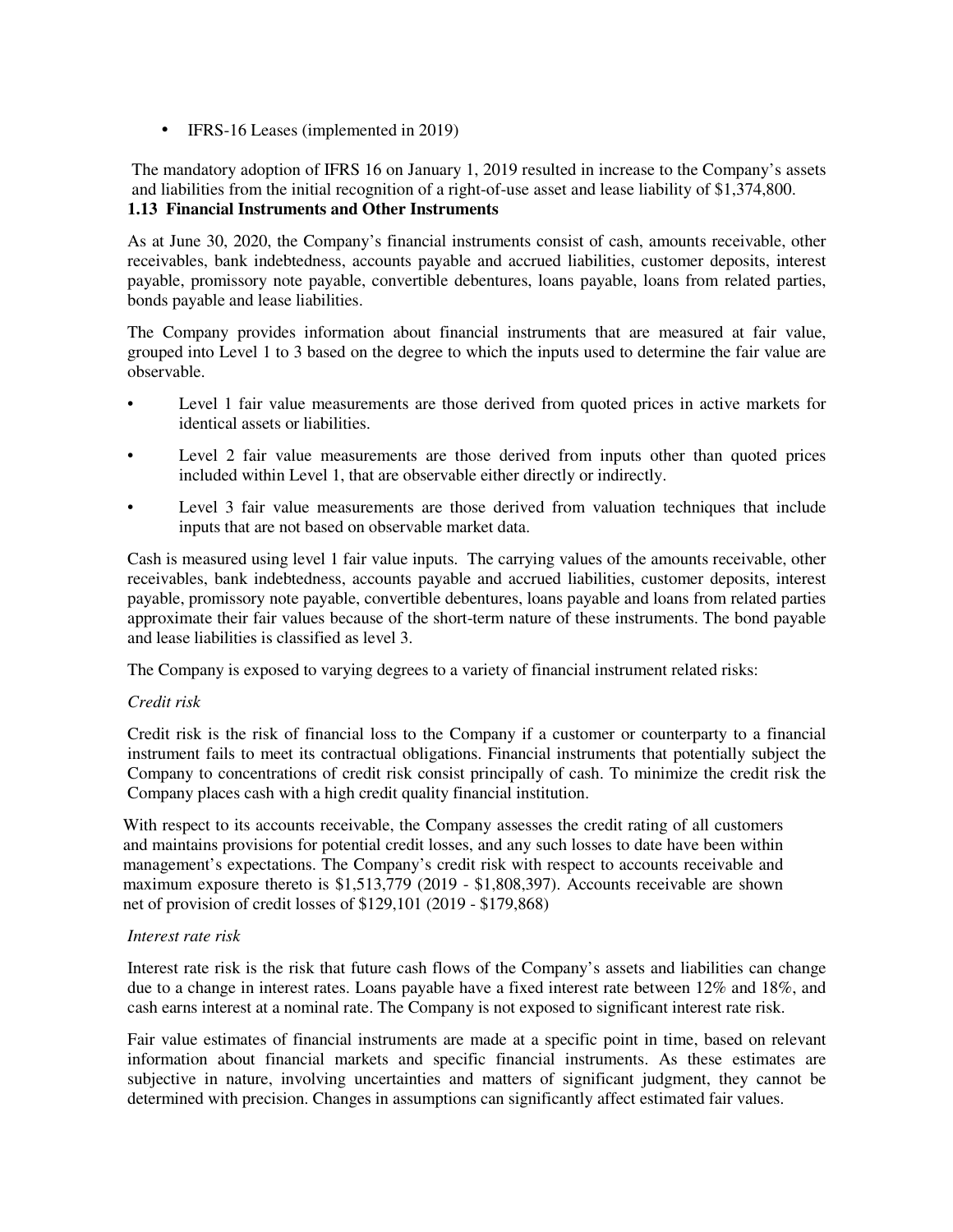# *Liquidity risk*

Liquidity risk is the risk that the Company will not be able to meet its financial obligations as they fall due. The Company's objective in managing liquidity risk is to ensure that it has sufficient liquidity available to meet its liabilities when due. The Company uses cash to settle its financial obligations as they fall due. The ability to do this relies on the Company's ability to collect its revenue in a timely manner, continuous support from shareholders and investors and maintain sufficient cash on hand. To the extent that the Company does not believe it has sufficient liquidity to meet its current obligations, the Board of Directors considers securing additional funds through issuances of equity and debt or partnering transactions.

The Company monitors its risk of shortage of funds by monitoring the maturity dates of existing trade and other accounts payable. The following table summarizes the maturities of the Company's financial liabilities as at June 30, 2020 based on the undiscounted contractual cash flows:

|                                                    | Carrying<br>amount | Contractual<br>cash flows | Less than<br>1 year | $1 - 3$<br>years | $4 - 5$<br>years | After 5<br>years |
|----------------------------------------------------|--------------------|---------------------------|---------------------|------------------|------------------|------------------|
|                                                    | \$                 | \$                        | \$                  | \$               | \$               | \$               |
| Accounts payable and accrued<br><i>liabilities</i> | 3,532,067          | 3,532,067                 | 3,532,067           |                  |                  |                  |
| Interest payable                                   | 593,371            | 593,371                   | 593.371             |                  |                  | -                |
| Convertible debentures                             |                    |                           |                     |                  |                  |                  |
| Loans payable                                      | 1,074,472          | 1,074,472                 | 1,074,472           |                  |                  |                  |
| Loans from related parties                         | 4,362,103          | 4,362,103                 | 4,362,103           |                  |                  |                  |
| Bonds payable                                      | 1,787,351          | 1,954,300                 | $\sim$              | 1,954,300        |                  |                  |
| Lease liability                                    | 2,351,851          | 5,587,147                 | 197.853             | 1.801.543        | 1.169.009        | 2.418.742        |
| Total                                              | 11,349,364         | 17,103,460                | 9,759,866           | 3,755,843        | 1,169,009        | 2.418.742        |

The Company has a working capital deficiency as of June 30, 2020 of \$14,220,803. Customer deposits consist of funds received from customers in advance of towers sold. As of June 30, 2020, the Company received \$6,018,686 (2019 – \$8,526,085) in customer deposits, the decreased is related to the sold towers in Mexico.

# *Currency Risk*

The Company generates revenues and incurs expenses and capital expenditures primarily in Canada, Colombia, Argentina, USA and Mexico and is exposed to the resulting risk from changes in foreign currency exchange rates. Some administrative and head office related expenses are incurred in Canada. In addition, the Company holds financial assets and liabilities in foreign currencies that expose the Company to foreign exchange risks. A significant change in the currency exchange rates between the Canadian dollar relative to the Colombia Peso, Argentina Peso US dollars or Mexican Peso could have a material adverse effect on the Company's results of operations, financial position and/or cash flows. The Company has not hedged its exposure to currency fluctuations.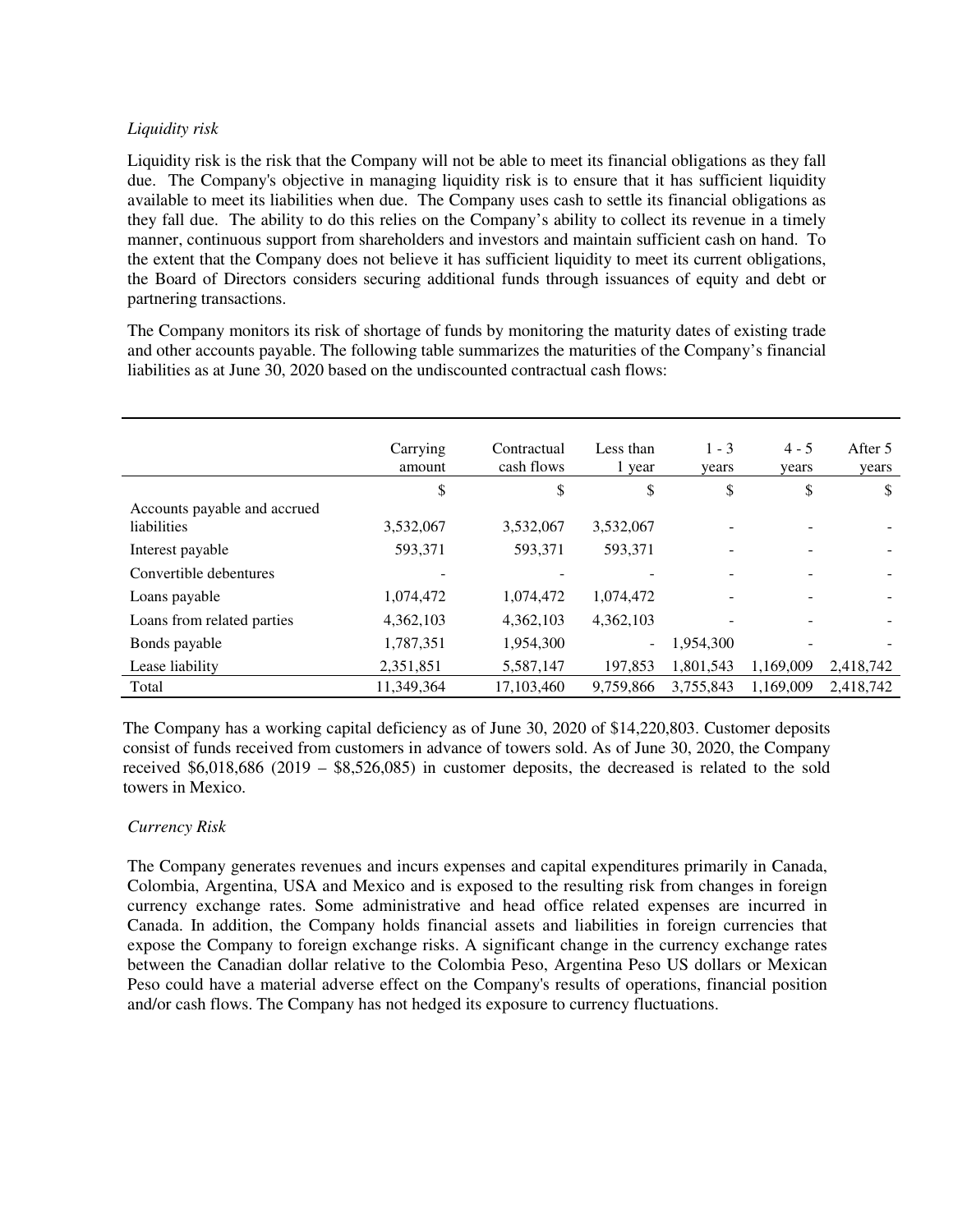|                                               | <b>Argentinian Pesos</b> | <b>Colombian Pesos</b> | <b>Mexican Pesos</b> | <b>United States Dollars</b> | Total       |
|-----------------------------------------------|--------------------------|------------------------|----------------------|------------------------------|-------------|
|                                               | \$                       | \$                     | \$                   | \$                           | \$          |
| Cash<br>Amounts                               | 49,669                   | 34,812                 | 109.106              | (4,721)                      | 188,866     |
| receivable<br>Accounts payable<br>and accrued | 126,034                  | 441,529                | 245,445              | 32,828                       | 845,836     |
| liabilities                                   | (288, 505)               | (443, 469)             | (777, 399)           | (105, 188)                   | (1,614,561) |
| Customer deposits                             |                          | (5,040,347)            | (978, 338)           |                              | (6,018,685) |
| Interest payable                              |                          |                        |                      |                              |             |
| Lease liability                               | (488, 860)               | (802, 640)             | (1,060,351)          |                              | (2,351,851) |
| Loans payable<br>Loans from related           |                          | (160, 592)             |                      |                              | (160, 592)  |
| parties                                       |                          | (18,249)               |                      |                              | (18,249)    |
| <b>Net</b>                                    | (601, 662)               | (5,988,956)            | (2,461,537)          | (77,081)                     | (9,129,236) |

At June 30, 2020, the Company had the following financial instruments denominated in foreign currencies:

# **1.14 Estimates**

The Company makes estimates and assumptions about the future that affect the reported amounts of assets and liabilities. Estimates and judgments are continually evaluated based on historical experience and other factors, including expectations of future events that are believed to be reasonable under the circumstances. Significant areas requiring the use of management estimates include the following:

(i) Intangible Assets – useful lives

The Company records intangible assets purchased in a business combination at their fair value. Determining fair value requires management to use estimates that could be material. Following initial recognition, the Company carries the value of intangible assets at cost less accumulated amortization and any accumulated impairment losses. Amortization is recorded on a straight-line basis based upon management's estimate of the useful life and residual value. The estimates are reviewed at least annually and are updated if expectations change as a result of technical obsolescence or legal and other limits to use. A change in the useful life or residual value will impact the reported carrying value of the intangible assets resulting in a change in related amortization expense.

(ii) Inputs into Black-Scholes model

The Company has applied estimates with respect to the valuation of shares issued for noncash consideration. Shares are valued first at the fair value of services received, and if this not readily determinable, at the fair value of the equity instruments granted at the date the Company receives the goods or services.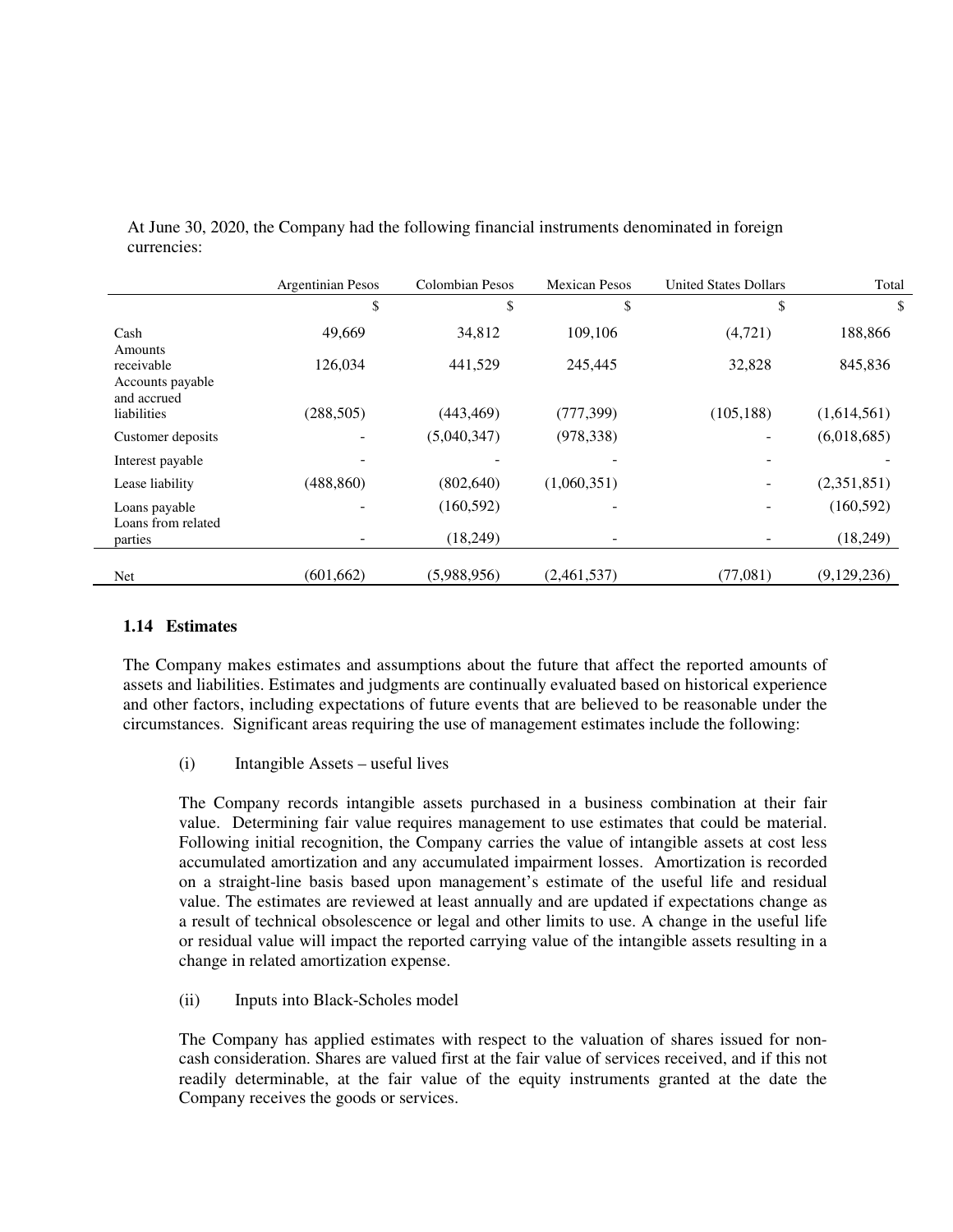The Company measures the cost of equity-settled transactions with employees by reference to the fair value of services performed, and if the fair value of the services performed is not readily determinable, at the fair value of the equity instruments at the date at which they are granted. Estimating fair value for share-based compensation transactions requires determining the most appropriate valuation model, which is dependent on the terms and conditions of the grant. This estimate also requires determining the most appropriate inputs to the valuation model including the fair value of the underlying common shares, the expected life of the share option, volatility and dividend yield. The fair value of the underlying common shares is assessed as the quoted market price on grant date. The assumptions and models used for estimating fair value for share-based compensation transactions are discussed in Note 18. Actual results may differ from these estimates and assumptions.

The estimates and underlying assumptions are reviewed on an ongoing basis. Revisions to accounting estimates are recognized in the period in which the estimates are revised if the revision affects only that period or in the period of the revision and further periods if the review affects both current and future periods.

(iii) Property and Equipment – useful lives

Amortization is recorded on a declining balance basis based upon management's estimate of the useful life and residual value. The estimates are reviewed at least annually and are updated if expectations change as a result of the physical condition, technical obsolescence or legal and other limits to use. A change in the useful life or residual value will impact the reported carrying value of towers and equipment resulting in a change in related amortization expense.

(iv) Incremental borrowing rate

The Company uses estimation in determining the incremental borrowing rate used to measure the lease liabilities. This rate represents the rate that the Company would incur to obtain the funds necessary to purchase the asset of a similar value, with similar payment terms and security in similar economic environment.

v) Allowance for credit losses

The Company provides for doubtful debts by analyzing the historical default experience and current information available about a customer's credit worthiness on an account by account basis. Uncertainty relates to the actual collectability of customer balances that can vary from the Company's estimation. At June 30, 2020, the Company has an allowance for doubtful accounts of \$129,101 (at December 31 2019 - \$179,868).

vi) Discount rate used for convertible debentures

The carrying value of the convertible debentures is subject to management's estimates in determining an appropriate discount rate based on similar instruments with no conversion features.

vii) Recoverability of asset carrying values

Determining the amount of impairment of goodwill, intangible assets, and property and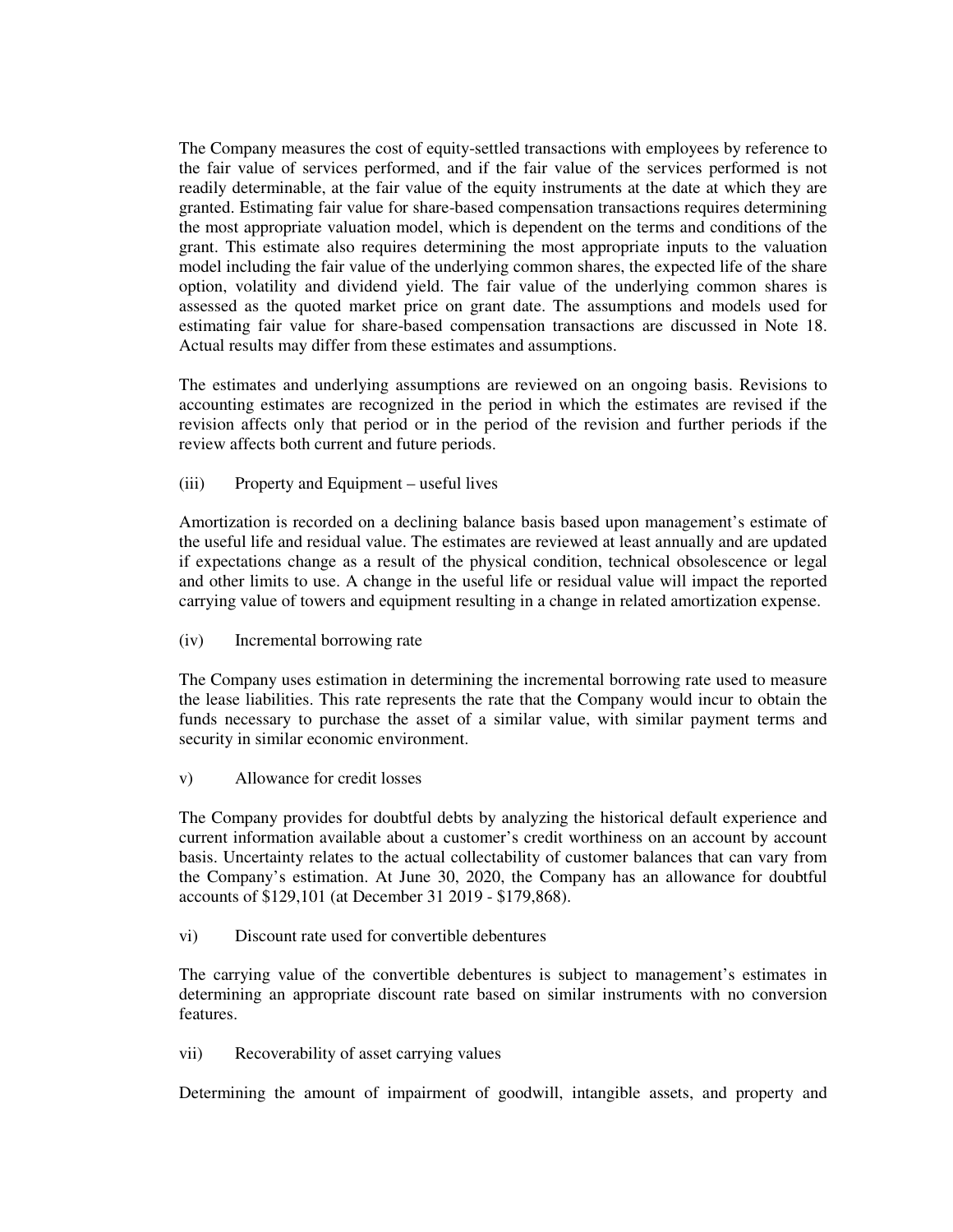equipment requires an estimation of the recoverable amount, which is defined as the higher of fair value less the cost of disposal or value in use. Many factors used in assessing recoverable amounts are outside of the control of management and it is reasonably likely that assumptions and estimates will change from period to period.

viii) Fair value of assets acquired in a business combination

The determination of fair value of assets acquired requires management to make assumptions and estimates about future events. The assumptions and estimates with respect to determining the fair value of the assets acquired require judgment and include estimates of future cash flows.

### Use of Judgments

Critical accounting judgments are accounting policies that have been identified as being complex or involving subjective judgments or assessments with a significant risk of material adjustment in the year:

### (i) Going concern

The assessment of whether the going concern assumption is appropriate requires management to take into account all available information about the future, which is at least, but not limited to, twelve months from the end of the reporting period. The Company is aware that material uncertainties related to events or conditions may cast significant doubt upon the Company's ability to continue as a going concern.

#### (ii) Income taxes

The measurement of income taxes payable and deferred income tax assets and liabilities requires management to make judgments in the interpretation and application of the relevant tax laws. The actual amount of income taxes only becomes final upon filing and acceptance of the tax return by the relevant tax authorities, which occurs subsequent to the issuance of the consolidated financial statements.

#### (iii) Determination of control in business acquisitions

The determination of the acquirer in business acquisitions is subject to judgment and requires the Company to determine which party obtains control of the combining entities. Management applies judgment in determining control by assessing the following three factors: whether the Company has power; whether the Company has exposure or rights to variable returns; and whether the Company has the ability to use its power to affect the amount of its returns. In exercising this judgment, management reviewed the representation on the Board of Directors and key management personnel, the party that initiated the transaction, and each of the entities' activities.

The assessment of whether an acquisition constitutes a business is also subject to judgment and requires the Company to review whether the acquired entity contains all three elements of a business, including inputs, processes and the ability to create output.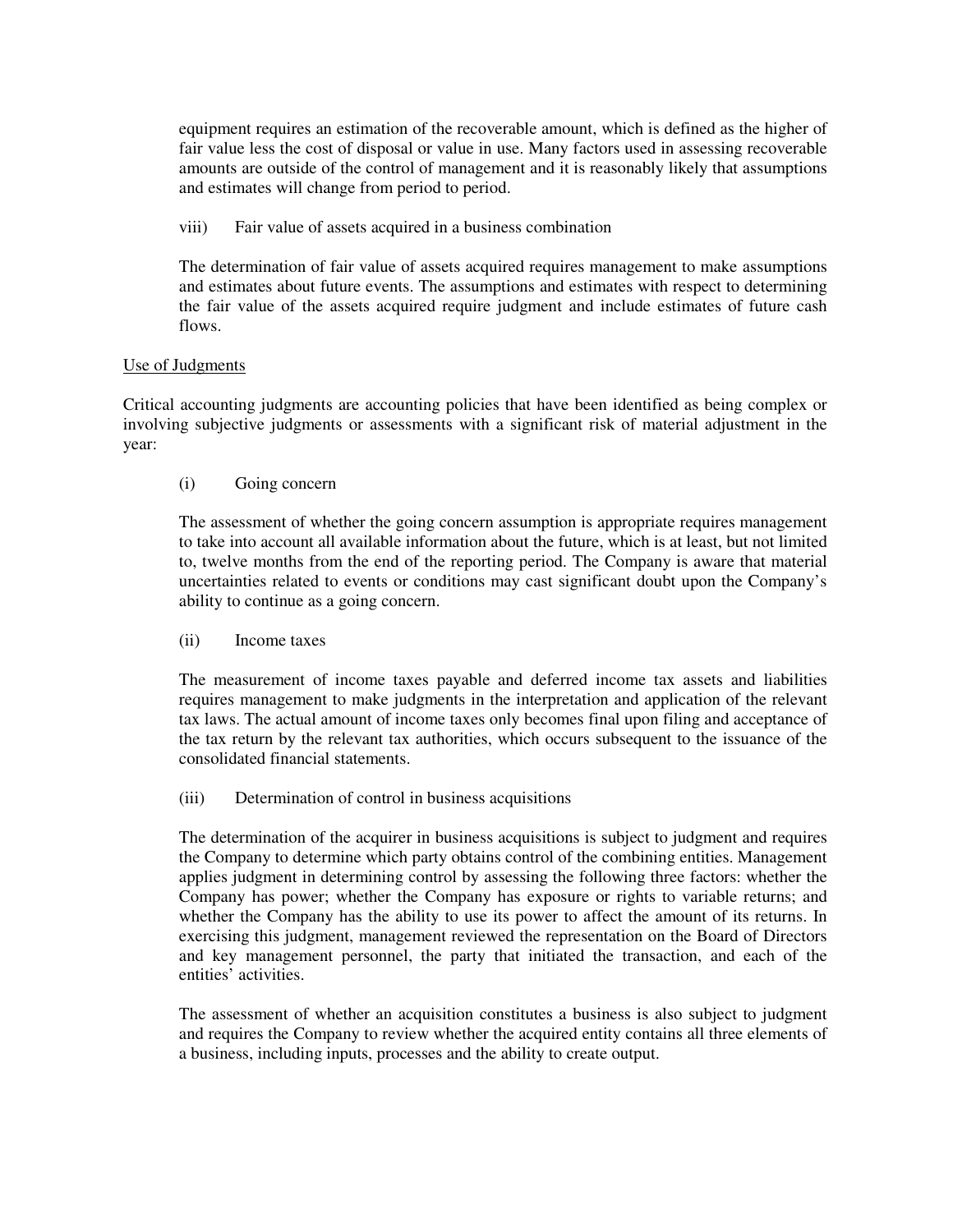### (iv) Intangible Assets – impairment

The application of the Company's accounting policy for intangible assets expenditures requires judgment in determining whether it is likely that future economic benefits will flow to the Company, which may be based on assumptions about future events or circumstances. Estimates and assumptions may change if new information becomes available. If, after expenditures are capitalized, information becomes available suggesting that the recovery of expenditures is unlikely, the amount capitalized is written off in profit or loss in the period the new information becomes available.

### (v) Compound financial instruments

In accordance with the substance of the contractual arrangement, convertible debentures are compound financial instruments that are accounted for separately by their components: a financial liability and an equity instrument.

The identification of convertible debenture components is based on interpretations of the substance of the contractual arrangement and therefore requires judgment from management. The separation of the components affects the initial recognition of the convertible debenture at issuance and the subsequent recognition of interest on the liability component. The determination of the fair value of the liability is also based on a number of assumptions, including contractual future cash flows, discount factors and the presence of any derivative financial instruments.

(vi) Asset held-for-sale and discontinued operations

 Judgment is required in determining whether an asset meets the criteria for classification as "assets held for sale" in the consolidated statements of financial position. Criteria considered by management include the existence of and commitment to a plan to dispose of the assets, the expected selling price of the assets, the expected timeframe of the completion of the anticipated sale and the period of time any amounts have been classified within assets held for sale. The Company reviews the criteria for assets held for sale each period and reclassifies such assets to or from this financial position category as appropriate. In addition, there is a requirement to periodically evaluate and record assets held for sale at the lower of their carrying value and fair value less costs to sell.

Judgment is applied in determining whether disposal groups represent a component of the entity, the results of which should be recorded as discontinued operations in the consolidated statements of comprehensive loss.

(vii) Property and Equipment and intangibles - impairment

At the end of each reporting period, management makes a judgment whether there are any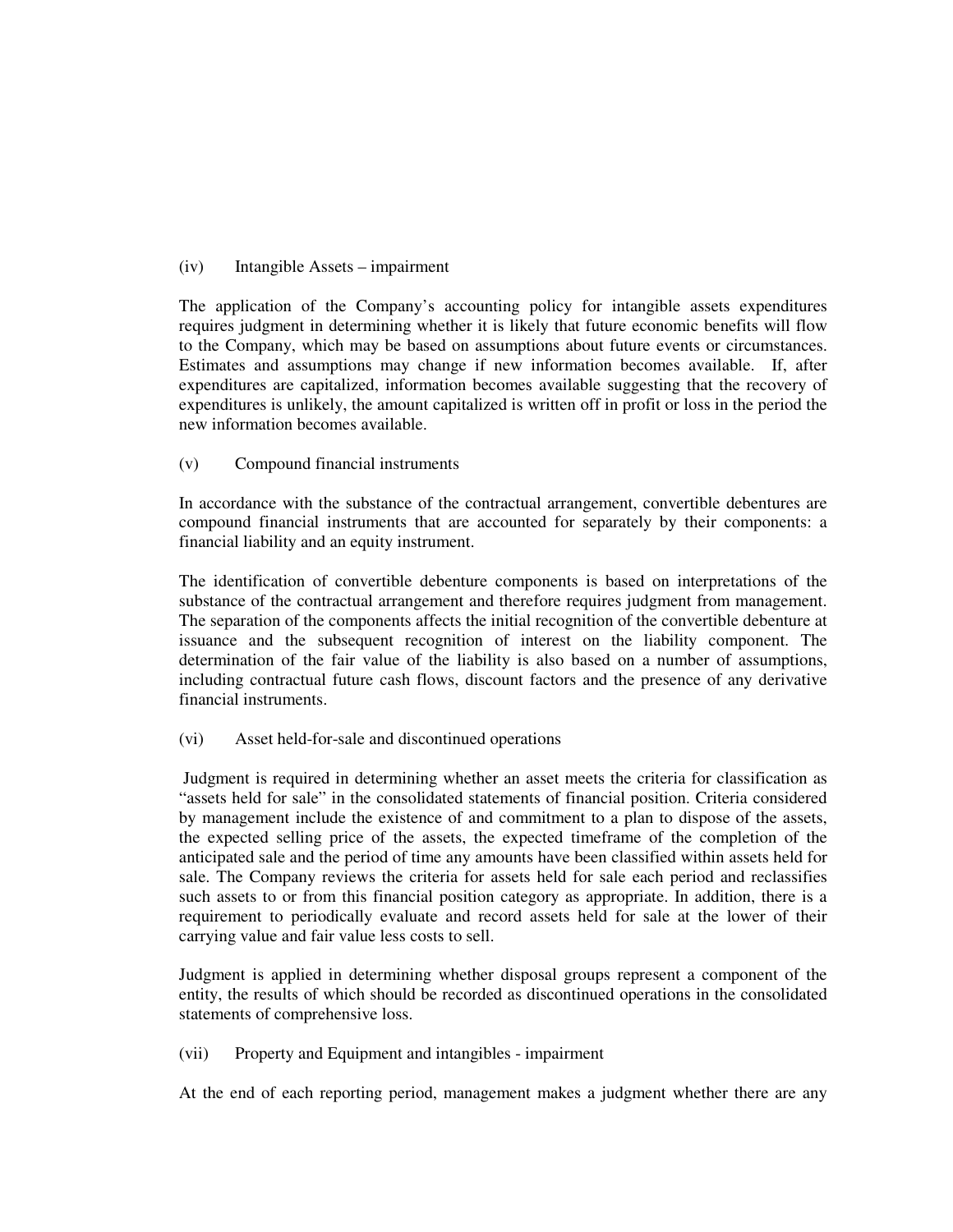indications of impairment of its property and equipment and intangibles. If there are indications of impairment, management performs an impairment test on a cash-generating unit basis. The impairment test compares the recoverable amount of the asset to its carrying amount. The recoverable amount is the higher of the asset's value in use (present value of the estimated future cash flows) and its estimated fair value less costs of disposal.

(viii) Determination of functional currency and hyperinflationary economies

The determination of the functional currency for the Company and its subsidiaries was based on management's judgment of the underlying transactions, events and conditions relevant to each entity. The determination of whether an entity operates in a hyperinflationary economy was based on management's judgment of the underlying economic condition of the country the entity operates in.

(ix) Application of IFRS 16

The Company applies judgment in determining whether the contract contains an identified asset, whether the Company has the right to control the asset, and the lease term. The lease term is based on considering facts and circumstances, both qualitative and quantitative, that can create economic incentive to exercise renewal options.

(x) Modification versus extinguishment of financial liability

Judgment is required in applying IFRS 9 Financial Instruments to determine whether the amended terms of the loan agreement is a substantial modification of an existing financial liability and whether it should be accounted for as an extinguishment of the original financial liabilities

# **1.15 Other MD&A Requirements**

For more information about the Company, see http://www.toweronewireless.com/. The Company has not filed an AIF Annual Information Form.

#### *Disclosure of Outstanding Share Data*

As of the reporting date, there were 94,103,732 common shares issued and outstanding.

#### **Risk Factors**

The Company is focused on more select market introduction and development primarily on building towers in municipalities while instituting cost control of product development. The failure to generate future sales in the Company's main products could have a significant and adverse effect on the Company.

The Company success will depend in large measure on certain key personnel. The loss of the services of such key personnel could have a material adverse effect on the Company. The Company does not anticipate having key person insurance in effect for management. The contributions of these individuals to the immediate operations of the Company are of central importance. In addition, there